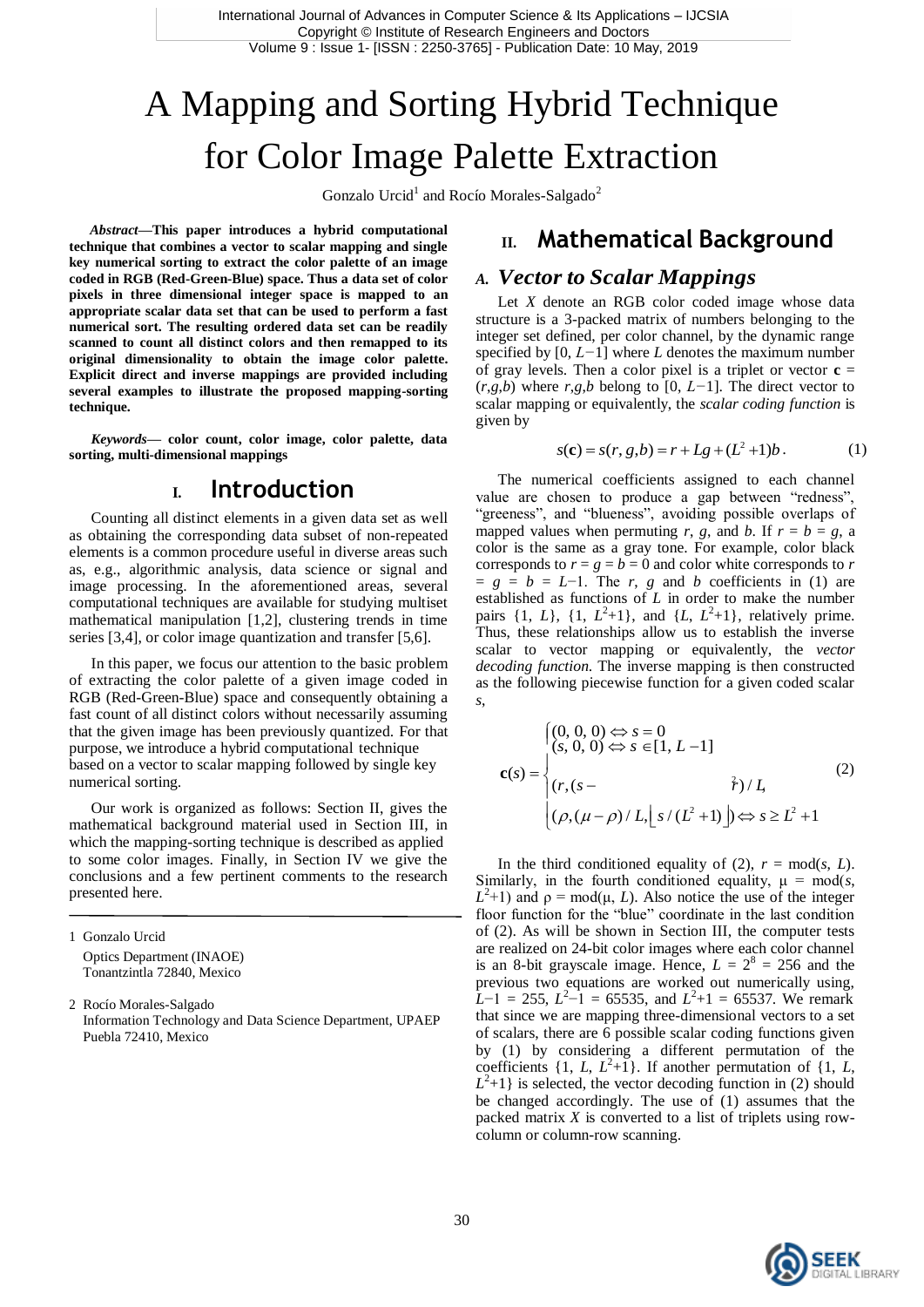### *B. Sorting andCounting*

As explained in the last paragraph of Section II, the packed matrix *X* representing a color image is first converted to a list of 3D vectors in order to be mapped, using (1), to a single scalar set whose elements will appear in random fashion and many of them possibly repeated across the whole set. Briefly stated, the result obtained with the scalar coding function is a multiset of integral values in the range [0, *L* 3 +*L*−2]. Therefore, these integer values are interpreted as a list of single keys in a random access file that can be sorted quickly using appropriate fast algorithms.

From the many available single key internal sorting algorithms, two of the fastest are the quicksort [7] and heapsort [8] algorithms. Our selection of the heapsort algorithm is based on the fact that for a large number of elements, as in the case of color pixels in a given image, its computational complexity in the worst case (for an almost unordered list) is similar to the average case, which is not the same situation for the quicksort algorithm. The technical aspects just mentioned between quicksort and heapsort are fully explained in detail in [9]. Specifically, we use the sorting built-in functions provided by the Mathcad [10] software whose implementation follows the corresponding algorithm given in [11,12]. Recall that both quicksort and heapsort are not stable sorting algorithms, meaning that after a key list has been ordered, equal or repeated keys are brought together but do not retain necessarily their original relative order. However, since we are dealing with integer numbers, stability is not an issue for the purpose of counting distinct colors [13] and extracting an image color palette.

The simple computational procedure Distinct(**v**) with linear complexity, shown in (3), stores the first ocurrence of a given key or scalar coded pixel  $p$  in  $A_{k}$  0 (1<sup>st</sup> column) as well as the number of times *c* equal keys are found together in  $A_{k,1}$  (2<sup>nd</sup> column). Then, the number of rows in the output array **A** is the number of distinct elements in the sorted input vector **v** obtained using (1).

**function** Distinct(**v**)

$$
\mathbf{v} \leftarrow \text{stack}(\mathbf{v}, -1); m \leftarrow \text{rows}(\mathbf{v})
$$
\n
$$
k \leftarrow 0; p \leftarrow v_0; c \leftarrow 1
$$
\n
$$
\text{for } i \in 1...m - 1
$$
\n
$$
A_{k0} \leftarrow p; A_{k1} \leftarrow c; c \leftarrow c + 1
$$
\n
$$
\text{if } p < v_i
$$
\n
$$
p \leftarrow v_i; k \leftarrow k + 1; c \leftarrow 1
$$
\n
$$
\text{(3)}
$$

#### **returnA**

In (3), besides the programming reserved words **function**, **for**, **if**, and **return**, the Mathcad built-in array functions **stack** and **rows** are used to simplify the above pseudo-code. Note that, after calling this function, the first column of **A** (2nd subindex is 0) contains the *coded color palette* and variable *k* gives the *color count* (final value of 1<sup>st</sup>) subindex).

# **III. Color PaletteExtraction**

From the explanation given previously in relation to function Distinct(**v**) displayed in (3) it is immediate that the first column of the two-dimensional output matrix **A**  corresponds to the ordered list of scalar coded color pixels and serves as input to a second function displayed in (4), named BuildPal(**v**), that builds as image, although possibly smaller in size than the given color image, the palette of distinct colors.

#### **function** BuildPal(**v**)

$$
m \leftarrow \text{rows(v)}; n \leftarrow \lceil \sqrt{n} \rceil
$$
\n
$$
\text{for } i \in 0...n-1
$$
\n
$$
\text{for } j \in 0...n-1
$$
\n
$$
k \leftarrow i * n + j
$$
\n
$$
\mathbf{u} \leftarrow \text{if } (k \leq m-1, \mathbf{c}(v_k), \mathbf{c}(v_{m-1}))
$$
\n
$$
\mathbf{u} \leftarrow \mathbf{u}^T
$$
\n
$$
R_{ij} \leftarrow u_0; G_{ij} \leftarrow u_1; B_{ij} \leftarrow u_2
$$
\n
$$
\mathbf{P} \leftarrow \text{augment}(\mathbf{R}, \mathbf{G}, \mathbf{B})
$$
\n(4)

#### **return P**

Again in (4), besides the programming reserved words **function**, **for**, **if** (as function), and **return**, the Mathcad built-in array functions **rows** and **augment** are used to simplify the corresponding pseudo-code. Note that, after calling this function, array **P** is a square packed matrix whose matrix components **R**, **G**, and **B** contain, respectively, the red, green, and blue channels of the extracted *color palette*.

### *A. Palette Ordering*

In digital photo, image, and graphic design software, color reduction functions are available to quantize a color image, for example, to 256 colors in order to make easy the display of the corresponding quantized color palette. Possible arrangements for quantized distinct colors are by index, luminance or hue ordering. For a given color image *X*, if *p* denotes the number of rows and *q* represents the number of columns, then the number of pixels in *X* is *pq*.

In this work, since the complete color palette is extracted without any quantization level, the way in which the palette is ordered is by index color, as found by scanning the color image from the top left corner pixel,  $(0,0)$ , to the bottom right corner pixel (*p*−1,*q*−1) and follows the specific permutation selected for the scalar coding function given in (1) of the coefficients affecting the *r*, *g*, and *b* channels. Also, following procedure (4), the extracted color palette is reshaped as a square image that generally is smaller in size if compared to the input color image size. The use of the ceil function applied to the square root of *m* (distinct colors) is the lateral dimension of the desired palette.

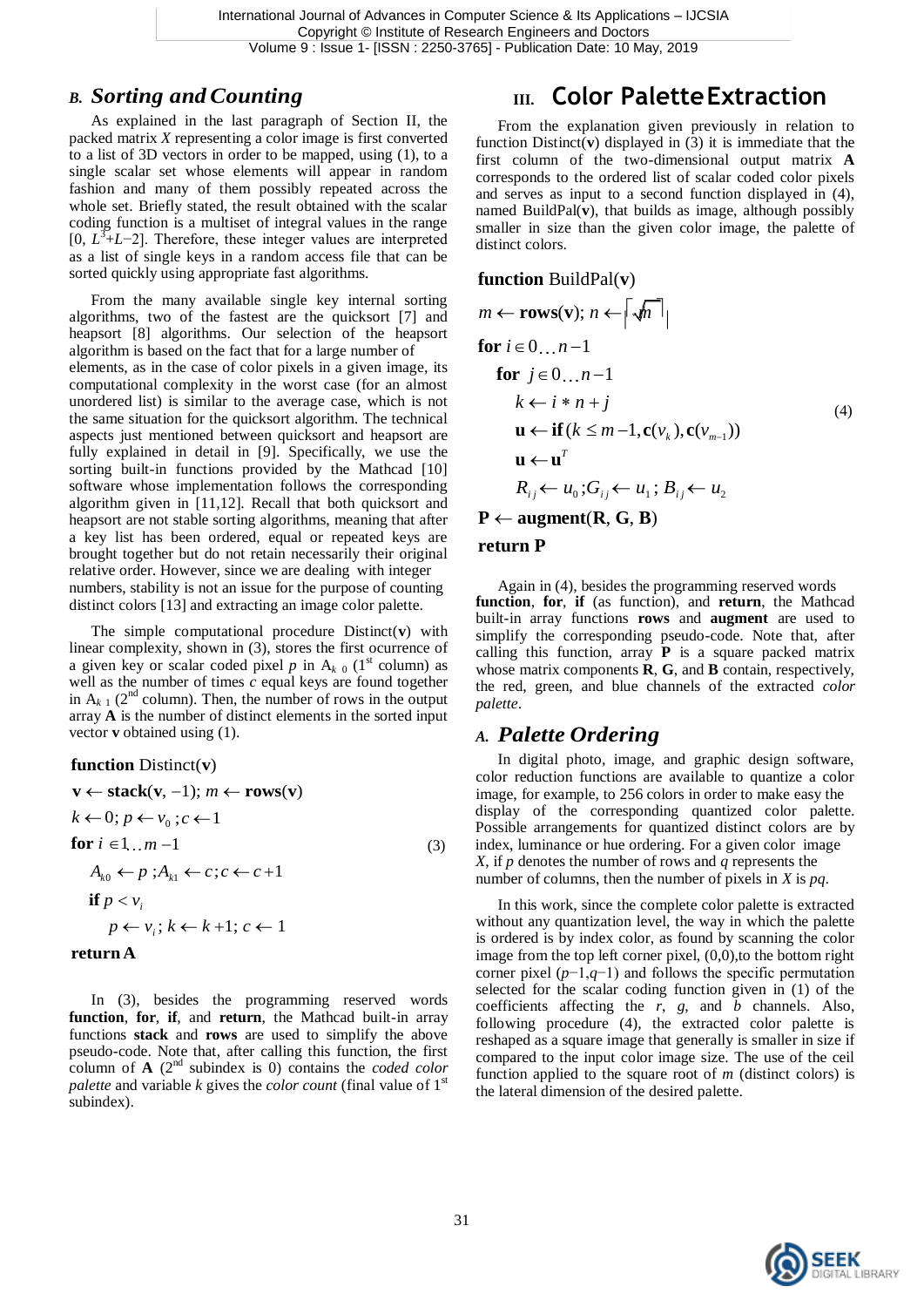

Figure 1. A set of natural color images (left) and the corresponding extracted color palettes (right)

### *B. Computer Experiments and Results*

The mapping-sorting technique explained previously was applied to 50 public domain RGB color images of size  $256 \times$ 256 pixels. Functions (1) and (2) as well as procedures (3) and (4) were implemented in Mathcad's programming language and verified with Matlab. Figure 1 shows a subset of natural color images together with their extracted unique colors reshaped as a square image and Fig.2 depicts the corresponding 3D histograms in RGB space. In Fig. 1, the image color palette is enclosed with single pixel black border lines to emphasize its smaller size when compared to

Figure 2. 3D histograms of natural color images (left) and 3D histograms of extracted color palettes (right)

the input image size and, in Fig. 2, notice that smaller spherical neighborhoods, although barely noticeable, represent the unique colors.

Similarly, Fig. 3 shows a subset of synthetic color images with the corresponding unique colors organized as a square image and Fig. 4 depicts the associated 3D histograms in color space. In this last figure, since the number of distinct colors in a synthetic image is much less than the number of pixels contained in the original image, the size of dominant color neighborhoods are significantly reduced. The 3D histogram representation in RGB color space shown in Figs. 2 and 4 was realized using the ColorSpace software [14].

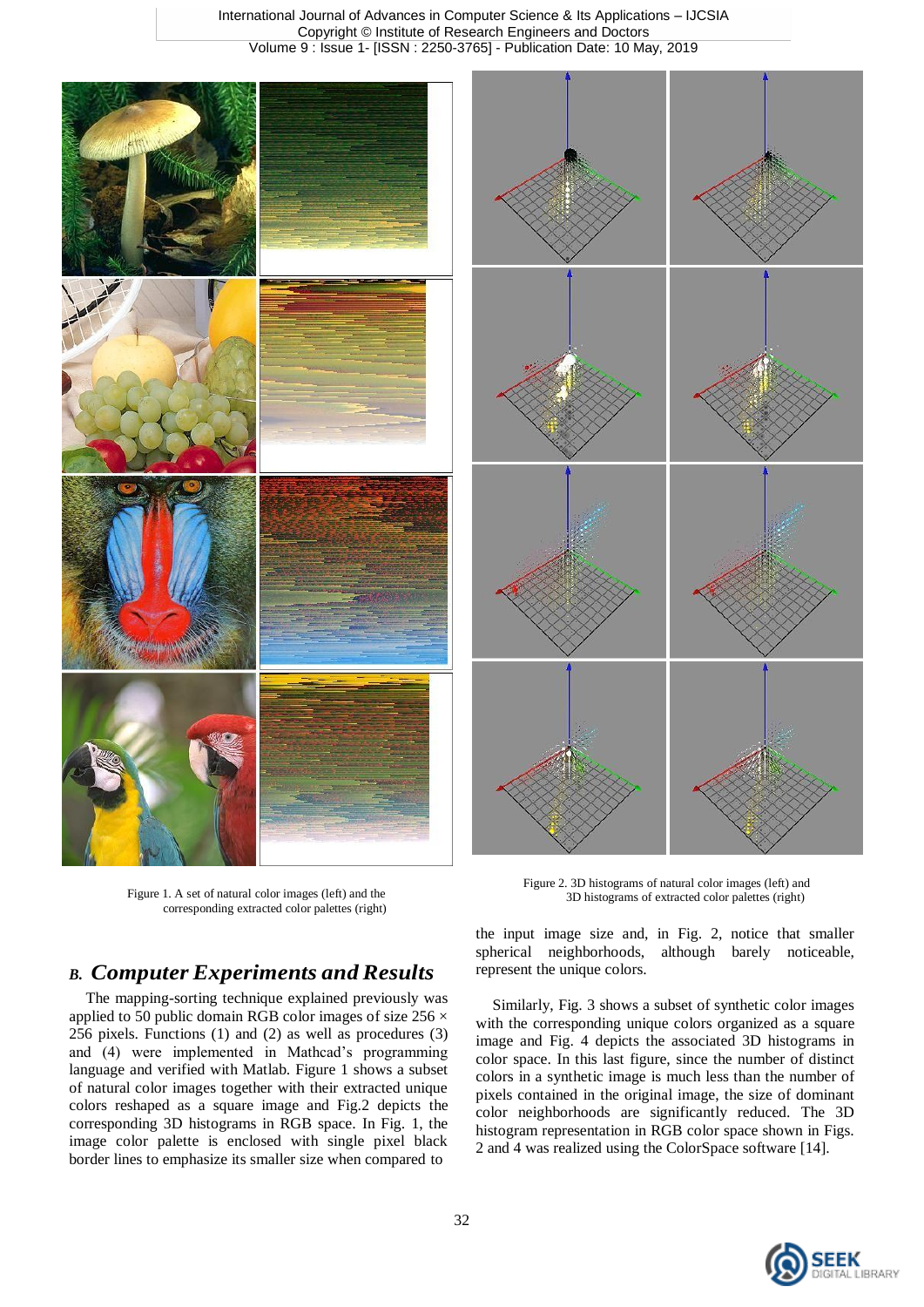

Figure 3. A set of synthetic color images (left) and the corresponding extracted color palettes (right)

The *mean time* spent in all steps involved to count and extract the color palette was less than 750 milliseconds for each test image using a standard PC computer. Figure 5 gives a block diagram with the steps required to implement the mapping-sorting technique. The overall computational complexity is of order *m*  $log m$ , where  $m = pq$  is the number of picture elements of an input color image *X*.

# **IV. Conclusions**

In this paper we have discussed a novel approach to find the proper subset of a multiset of vectors consisting of its distinct elements, using as visual examples, RGB color images as sets of color pixels in three-dimensional space.

Figure 4. 3D histograms of synthetic color images (left) and 3D histograms of associated color palettes (right)

The proposed technique maps a set of vectors to a set of scalars, uses the heapsort algorithm to order them, and remaps the unique distinct scalars to extract the color palette from a given image.

Illustrative examples using public domain images were given showing their corresponding palettes and the exact color count, including the overall time spent in applying the mapping-sorting hybrid technique. Future work considers aspects, such as, the generalization of the direct and inverse mappings to higher dimensions and the realization of further tests for applications of mapping-sorting to data clustering in pattern recognition or segmentation of multispectral imagery.